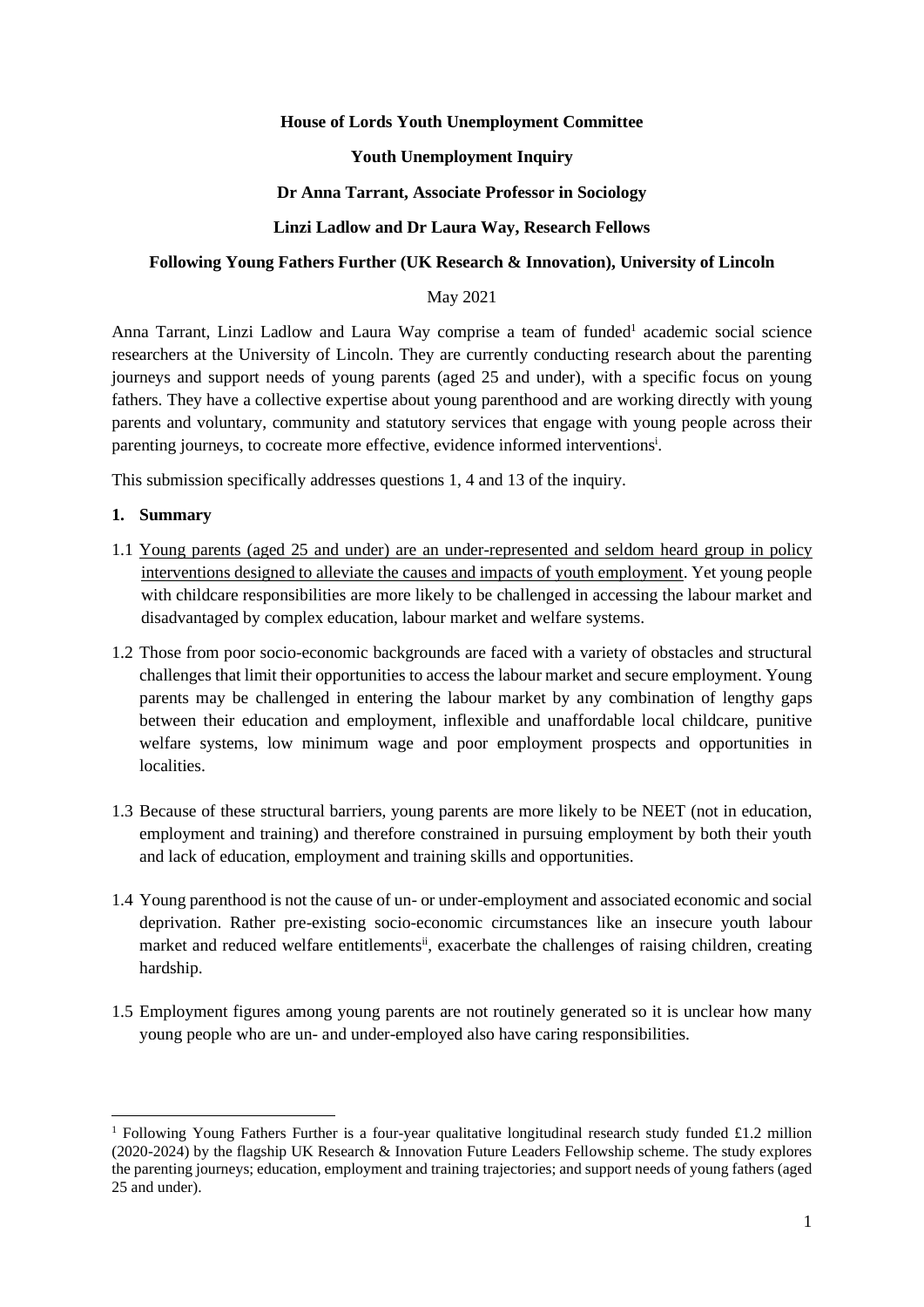- 1.6 Policy attention to 'demand side' issues around employment (i.e., the availability of employment) should be prioritised over current emphasis on 'supply side' issues (i.e., the willingness, or presumed unwillingness, of unemployed people to take up paid work)<sup>iii</sup>.
- 1.7 Coproduction, a method that involves creating services in a way that is informed directly by the voices of frontline professionals and young parents, is a valuable yet under-utilised approach for developing more effective employment services tailored to the needs of young peopleivy.

## **2. Evidence**

## **Question 1. What are the main challenges facing young people seeking employment today? How do structural factors impact youth unemployment, and how might these be addressed?**

- 2.1 Young people have strong aspirations for accessing secure employment. These aspirations are often heightened after becoming a parent. However, young parents face the additional challenge of navigating inflexible and expensive childcare systems and their care responsibilities are not routinely recognised or accommodated by employers or employment and welfare agencies.
- 2.2 Qualitative Longitudinal research illustrates that youth EET and NEET trajectories (i.e., either being in or out of work) are not static. Young people experience 'patchwork careers'vi, characterized by a churn of un- and under-employment that produces trajectories that are often fragmented and difficult to navigate. This creates precarity that makes it challenging to find secure, long term and meaningful work. These patterns are reflective of wider contemporary EET opportunities and reflect the experiences of disadvantaged young people more generallyvii.
- 2.3 Low educational attainment and employer requirements for work experience impact on access to the labour market for young people. This can be exacerbated for young parents who take time out of education and employment as part of parental leave<sup>viii</sup>.
- 2.4. Due to a lack of resourcing and financial support, young people often take low-paid, low-status or commission-based jobs with long or inflexible hours. These are perceived as the better option when compared to engaging in apprenticeships or training that is either high cost or carries limited access to financial support<sup>ix</sup>. Disadvantaged young parents are often under pressure to provide financially in the present and are less able to train or work towards long term career goals.
- 2.5 The increased conditionality of benefits is problematic for young people with care responsibilities and the threat of sanctions can destabilise the fragile lives of disadvantaged young parents, leading to mental and physical health problems<sup>x</sup>. Punitive welfare systems that require young parents to work full-time regardless of their caring responsibilities also work against employment and training opportunities that are offered on a part-time and flexible basis<sup>2</sup>.
- 2.6. There are gendered differences in the (N)EET trajectories of young parents. Young mothers, who are most often the parent with primary caring responsibilities, receive limited support and have the fewest options to pursue education and employment aspirations. Mothers face greater disruption and often an extended pause in their EET pathway.

<sup>&</sup>lt;sup>2</sup> These points are made in the accompanying video featuring Will of the [North East Young Dads and Lads.](https://www.neydl.uk/)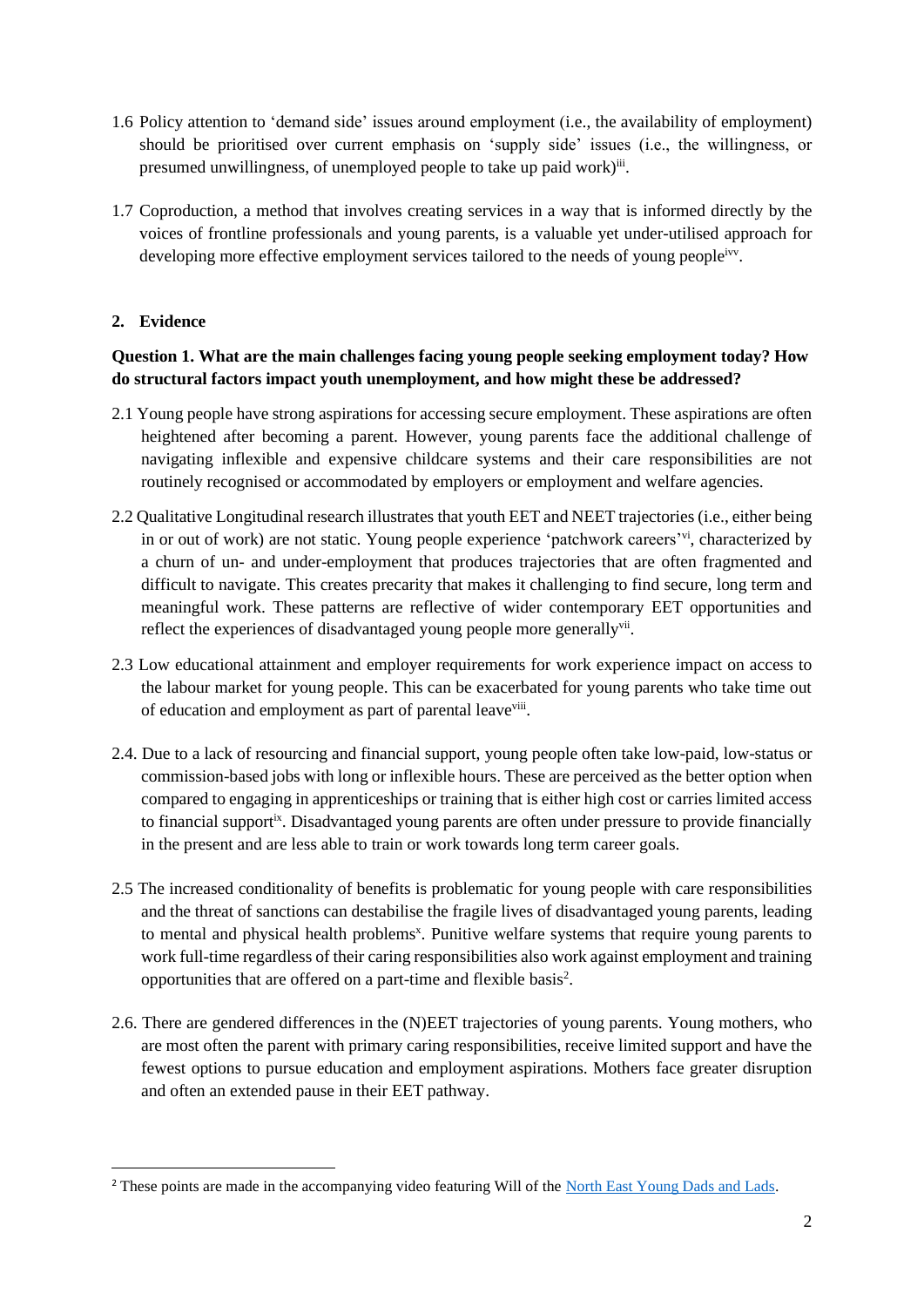For young fathers, employment is considered an important aspect of a fatherhood identity. A breadwinner role can provide a source of meaning and fulfilment. It is an important marker of their commitment to their child and a motivation to improve their life chances.

2.7 The COVID-19 pandemic has exacerbated the challenges that young parents were already facing in sustaining low-paid, inflexible and insecure employment. For young parents this is heightened by the need to negotiate the expectations of employers, unaffordable childcare and complex household work-care arrangements. The pandemic has also created greater insecurity through furlough and redundancy<sup>xi</sup>.

# **Question 4. Is funding for education, training and skills enough to meet the needs of young people and of the labour market? How can we ensure it continues to reach those who need it most?**

- 2.8 Young parents, who are most likely to experience disrupted and prolonged gaps between education and employment have very limited access to funding to engage in training or apprenticeships.
- 2.9 Access to the *Care to Learnxii* fund currently ends at age 20 and free Further Education is rarely available beyond age 19. Many young parents may seek to return to education when their child or children are older, at which point they are often no longer eligible.
- 2.10 In relation to apprenticeships, 'Care to Learn' funding generally does not apply to young fathers which excludes them from those opportunities and often pushes them towards insecure, low-paid or commission-based employment. Young fathers are only eligible for 'Care to Learn' funding if they have the main caring responsibility for their child. In practice, this means that young fathers rarely apply. This is compounded by a lack of financial support and by those working on the NEET agenda, who do not routinely ask if young men are fathers<sup>xiii</sup>.
- 2.11 Lack of financial support to pursue apprenticeships is an additional driver of young parents into precarious fixed term, low-paid or commission-based employment.

# **Question 13. How might future youth labour market interventions best be targeted towards particular groups, sectors or regions? Which ones should be targeted?**

- 2.12 Young parents should be a key target group for future labour market interventions. Both parents and children have better outcomes when they have access to stable and fulfilling employment and a secure home.
- 2.13 Flexible and free access to IT resources via libraries, job shops or specialist support services is essential for those who are unemployed, especially in a context where a substantial minority of low-income benefit claimants do not have computers at home and are required to make benefits claims and conduct job searches online. During the pandemic, specialist and family support services usefully provided free access to devices to reduce gaps in support and also provided equipment for school children.
- 2.14 Third, voluntary sector and community-based organisations designed to support young parents play a key, yet often unrecognised role in supporting young people into employment and Higher Education and both support them to identify and apply for jobs. Service support may also enable young people to gain employability skills when opportunities have been missed through education and training routes.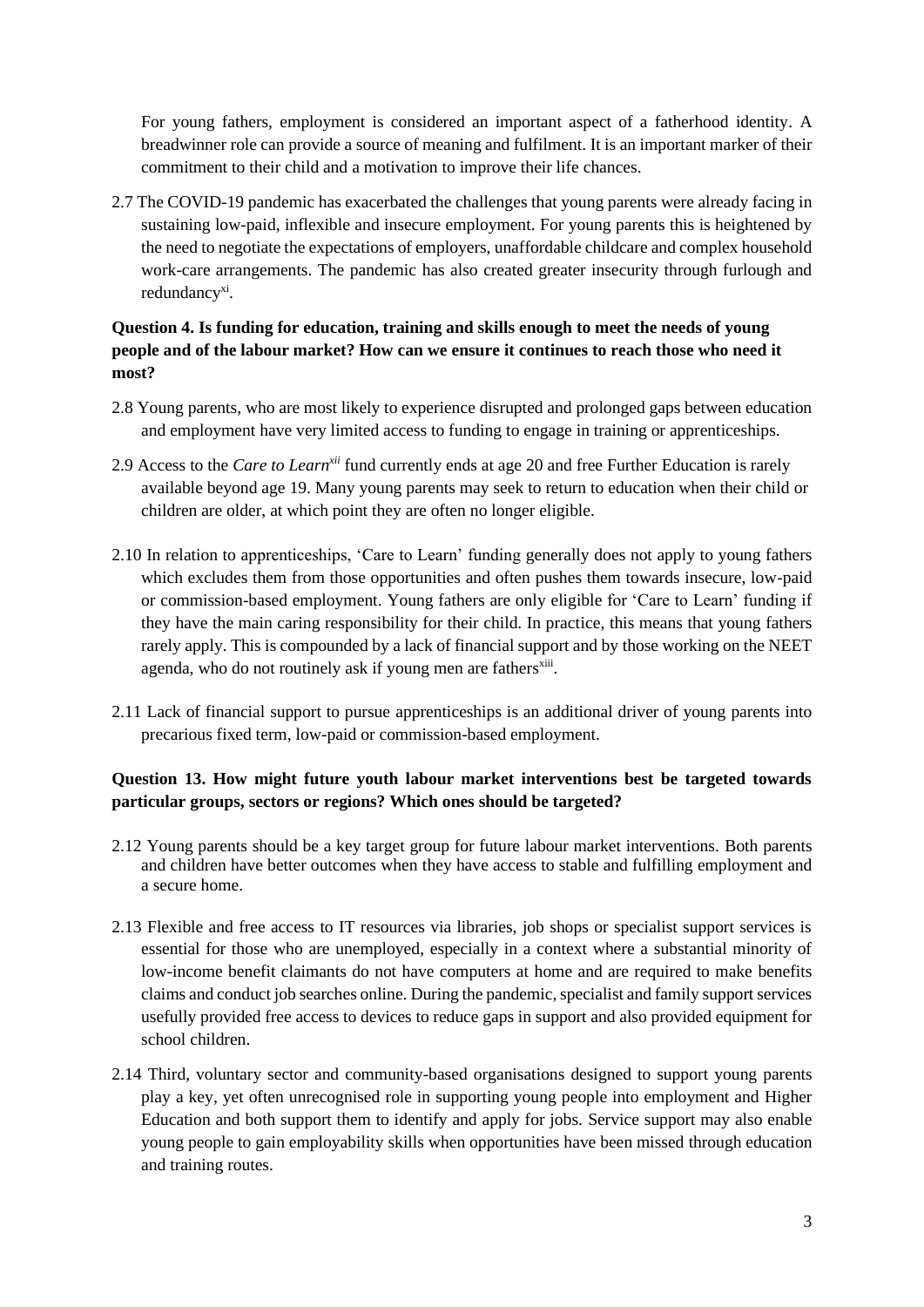- 2.15 Sustainable and targeted funding for family support services in all regions of the UK is not currently available. Yet these organisations are well placed to address education and employment gaps. With the right resource, these services can more effectively support young parents to gain employability skills that enable them to access the labour market and/or higher education xiv.
- 2.16 Support services apply for their funding in an increasingly competitive market and often have to provide flexible and holistic support with limited financial resource. This has been exacerbated by the COVID-19 pandemic.

## **3. Recommendations for policy and practice**

- 3.1 Because data is not routinely collected and analysed, it is unclear how many unemployed young people are also parents. Professionals working on the NEET agenda rarely ask young people if they are parents either. Routinely gathering this information would enable more tailored support for young parents. (Q13)
- 3.2 Policy makers and employers should consider the specific challenges that young parents face in managing their childcare responsibilities alongside employment and enable flexibility around working hours where possible. Focused investment in the employment pathways of young parents, alongside the provision of an adequate minimum wage and affordable, flexible child care provision are important structural building blocks. (Q13)
- 3.3 Tailored professional support, provided earlier in the life course and sustained through the critical years of education and into training, is essential. This will especially benefit vulnerable and lowskilled young parents.
- 3.4 Greater consideration should be given to young mothers and fathers in education settings. Young fathers are not being uniformly engaged in education contexts and there is little consideration of the experiences of young fathers in education, apprenticeships and Higher Education. Routine questions about parental status should be asked when young parents, including fathers, take on apprenticeships. (Q13)
- 3.5 Adequate funding that enables access to free IT resources in libraries, community centres, job shops or specialist support services is essential to enable young people to access social security and conduct job searches (Q4, Q13).
- 3.6 Young mothers would benefit from greater accommodation of their caring responsibilities in education settings, through increased flexibility of studying, increased access to financial resources and support during periods of maternity leave. (Q13, Q4)
- 3.7 Young parents, who may wish to re-enter education or training much later, following the birth of their child, would benefit from 'Care to Learn' funding to access apprenticeships regardless of their parental status as primary or secondary caregiver.
- 3.8 Methods of co-production that both include and directly respond to the lived experiences and expertise of frontline professionals and young parents are powerful yet under-utilised approaches for developing effective employment services. Evidence-based models like the ['Young Dads](https://www.familyandchildcaretrust.org/young-dads-collective)  [Collective'](https://www.familyandchildcaretrust.org/young-dads-collective) provide a useful footprint for how services might adapt their offer to increase the employability of young parents.